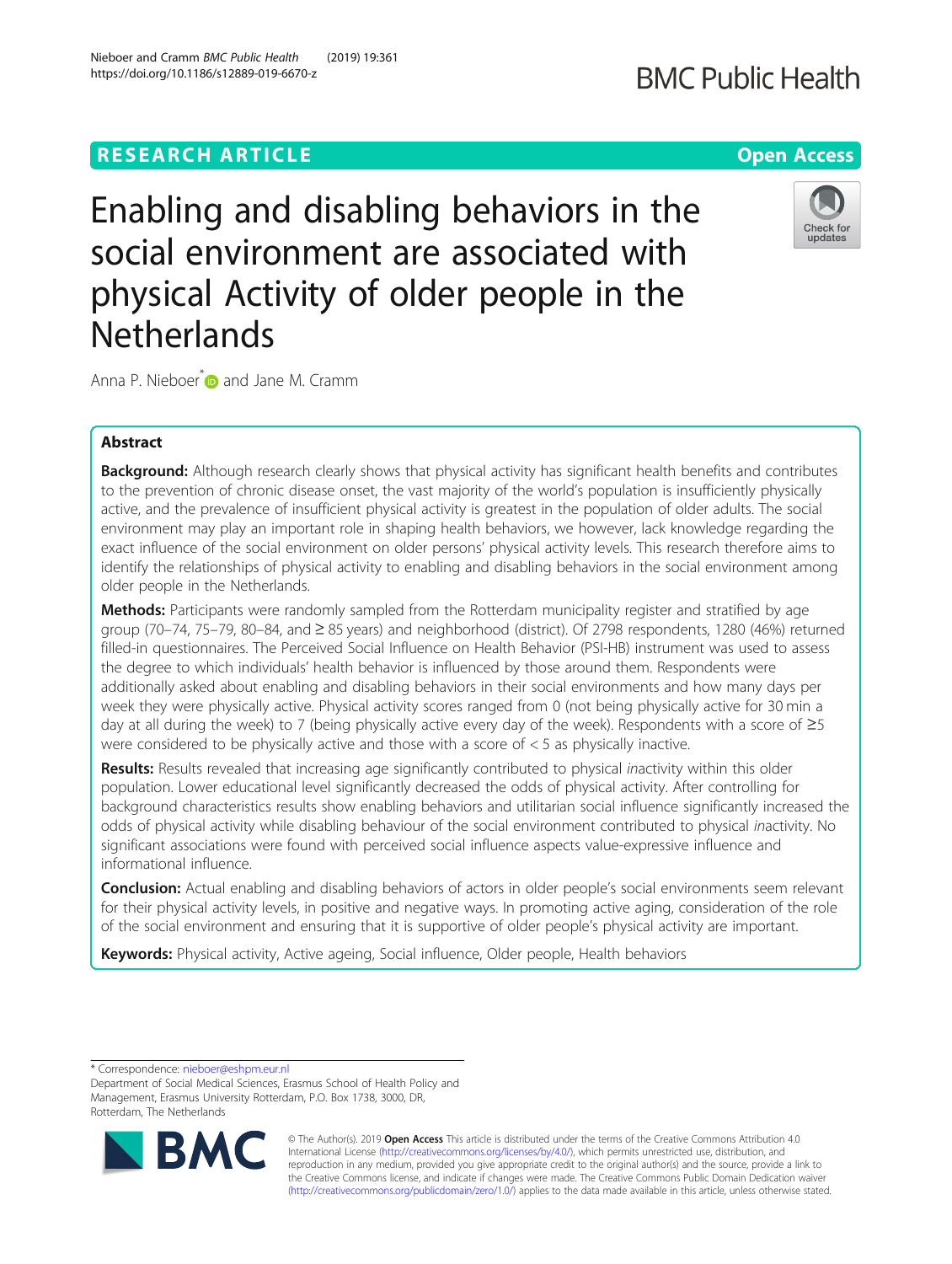# Background

Physical inactivity has been identified as a leading risk factor for global mortality  $[1-3]$  $[1-3]$  $[1-3]$  $[1-3]$ . Furthermore, insufficient physical activity is a key risk factor for many chronic conditions, such as cardiovascular diseases, cancer, diabetes  $[3]$  $[3]$ , depression  $[4]$  $[4]$ , and anxiety  $[5, 6]$  $[5, 6]$  $[5, 6]$ . Even a slight increase in activity may reduce a person's risk of death [\[7](#page-6-0)], and it elevates mood and energizes individuals [[8,](#page-6-0) [9](#page-6-0)]. In addition, high levels of physical activity have been shown to improve overall well-being [[10](#page-6-0)–[12](#page-6-0)].

Although research clearly shows that physical activity has significant health benefits and contributes to the prevention of chronic disease onset, more than 80% of the world's population is insufficiently physically active, and the prevalence of insufficient physical activity is greatest in the population of older adults [\[2\]](#page-5-0). In a time of aging populations, the investigation of ways in which to encourage healthy and active aging is particularly vital. The promotion of active aging through physical activity has the potential to slow the otherwise ever-growing burden on national economies and health care systems worldwide, and, more importantly, to ensure that older people are able to enjoy their lives to the best of their capacities.

Thus, the investigation of ways in which to increase physical activity among older adults is essential. Even in countries with policies to address insufficient physical activity in operation, a large proportion of the population is physically inactive. The social environment may play an important role in shaping health behaviors, in addition to the most important enablers/disablers of physical activity among community-dwelling older adults: advanced age, income, and educational level [\[13](#page-6-0)]. In a systematic review of impediments to and enablers of physical activity, Siddiqi, Tiro, & Kerem Shuval [[14](#page-6-0)] found that a person's social environment may be an important enabler. In another study, the social environment was also identified as a potentially important enabler of physical activity among people with chronic lung conditions [\[15\]](#page-6-0). Despite this research, however, we lack knowledge regarding the exact influence of the social environment on older persons' physical activity levels.

#### Perceived social influence on health behaviors

The effect of social influence on health behavior has been recognized to be of a multidimensional nature. Bearden and colleagues [[16\]](#page-6-0) identified three dimensions of social influence: utilitarian influence, value-expressive influence, and informational influence [17; p. 2]. Under utilitarian influence, behavior occurs when a person is rewarded for it by significant others (e.g., "I rarely engage in health behaviors until I am sure my friends approve of them," "I like to know what health behaviors make good impressions on others"; [[16](#page-6-0)–[18](#page-6-0)]. Under value-expressive influence, behavior is influenced by a reference group to which a person wants to belong. Value-expressive influence involves identification processes (e.g., "If I want to be like someone, I often try to make the same healthy choices that they do"; "I often identify with other people by making the same healthy choices that they do" [[16](#page-6-0)–[18](#page-6-0)]. Informational influence occurs when a person looks for information from others to form his or her reality, which involves internalization processes (e.g., "I often consult other people to help choose the best alternative available for a health behavior," "I frequently gather information from friends and family before I engage in a health behavior" [[16](#page-6-0)–[19](#page-6-0)]. Consideration of these dimensions of social influence may aid understanding of the roles of social networks and social influence processes on health behaviors such as physical activity, which can be positive and negative [[17\]](#page-6-0). The relationship is indirect in nature, and does not involve actual behavior of people comprising the environment; (a change in) behavior occurs when a person perceives that the social environment will approve such behavior and reward him/her for it. Conversely, a given behavior or lack of support by significant others can present a significant barrier to behavioral change. Significant others may thus encourage or discourage health behaviors. As explained by Bandura's [\[20](#page-6-0), [21](#page-6-0)] social learning theory, a change in behavior is a cognitive process that takes place in a social context. A behavior that is often rewarded in the immediate environment will likely persist, whereas regular punishment of an unhealthy behavior will likely lead a person to desist.

# Actual enabling and disabling behaviors of actors in the social environment

The *actual behavior* of people comprising the social environment has also been identified as important for health behaviors [[22](#page-6-0)]. People in one's social environment, for example, might tell one to be careful and slow down because of a chronic condition (disabling behavior for physical activity), whereas they should instead advise one to be more active (enabling behavior for physical activity). In turn, behavior that extends beyond advising people on being physically active, such as joining them in a physical activity (e.g., taking a walk together), may be an important enabler of physical activity in particular [\[22](#page-6-0)].

# Study aim

Although the effect of social influence and behaviors within the social environment have been found to be associated with several health behaviors, such as smoking [[23\]](#page-6-0), smoking intention [\[24](#page-6-0)], and fruit and vegetable consumption [\[25](#page-6-0)], relationships between physical activity and enabling and disabling behaviors in the social environment among older people remain poorly understood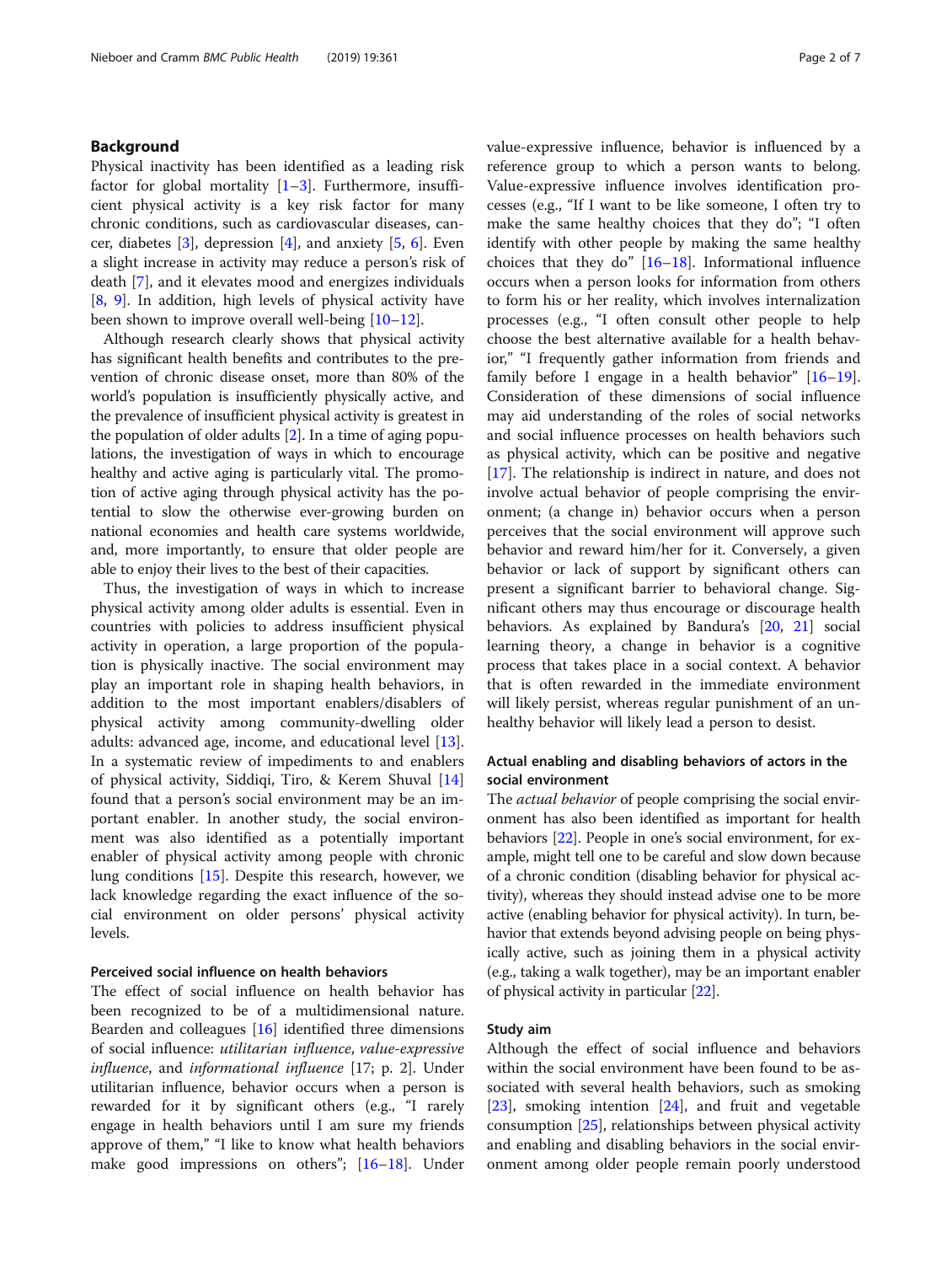and understudied. Therefore, this research aimed to identify such relationships among older people in the Netherlands. Utilitarian, value-expressive, and informational influence were investigated with consideration of older people's lifestyles in general in relation to their levels of physical activity. In addition, we investigated enabling and disabling behaviors in the social environment related to physical activity, in relation to older people's actual physical activity (e.g., "Have people who are important to you taken you for a walk, swim, or bike ride lately?"; "Have people who are important to you told you that it is important to stay physically active lately?").

# Methods

Participants were randomly sampled and stratified by age group (70–74, 75–79, 80–84, and ≥ 85 years) and neighborhood (district). They were identified using the Rotterdam municipality register. The number of participants per neighborhood was proportionally weighted according to the population ratio of the district. Only one person per address was allowed to participate. Participants were sent a written questionnaire with an invitation to participate in the study and a self-addressed envelope. Two reminders were sent by mail in cases of non-response. In total, 2890 people were approached. Sixty-seven respondents were excluded, as they resided in nursing homes or were hospitalized. Another 25 respondents could not participate due to serious medical issues (i.e., dementia) or death. This information was obtained from the respondent's proxy. Of the remaining 2798 respondents, 1280 returned filled-in questionnaires, achieving a response rate of 46%.

The research proposal has been reviewed by the medical ethics committee of Erasmus Medical Centre (study protocol number MEC-2011-197). The committee decided that the rules laid down in the Medical Research Involving Human Subjects Act did not apply. Informed consent to participate in the study was obtained from all participants.

# Measures

# Perceived social influence on health behavior instrument

The Perceived Social Influence on Health Behavior (PSI-HB) instrument was designed to assess the degree to which individuals' health behavior is influenced by those around them  $[17]$  $[17]$ . The PSI-HB is a 10-item measure of the perceived roles of others in the health behavior decisions of individuals. Responses in three subscales (utilitarian influence [4 items], value-expressive influence [3 items], and informational influence [3 items]) are structured by a 4-point Likert-type format (strongly disagree (1), disagree (2), agree (3), strongly agree (4)) (see Additional files [1](#page-5-0)). Mean scale scores were calculated on each subscale. Alpha values reflecting the internal consistency of the subscales ranged from 0.85 to 0.88. The original English-language PSI-HB items were translated into Dutch by a professional translator.

# Enabling and disabling behaviors

Respondents were asked 4 questions about enabling and disabling behaviors in their social environments. Responses are structured by a four-point scale (no, now and then, regularly, often; see Additional files [2](#page-5-0)) [\[22](#page-6-0)]. Total scores were calculated by summing item responses (theoretical range, 2–8). Higher scores on the enabling subscale indicate promotion of physical activity by the social environment and higher scores on the disabling subscale indicate that the social environment tends to create physical inactivity among respondents.

#### Physical Activity

Respondents were asked about their physical activity by asking how many days per week (referring to a 'normal' week in recent months) they were physically active for at least 30 min each day. The following activities were included: actively commuting (walking, cycling), physical activity at work, household activities, leisure time activities (sports, walking, gardening, cycling). Scores ranged from 0 (not being physically active for 30 min a day at all during the week) to 7 (being physically active every day of the week). Respondents with a score of ≥5 were considered to be physically active and those with a score of  $<$  5 as physically inactive  $[26-30]$  $[26-30]$  $[26-30]$ . This instrument has been proven to be reliable and valid to measure physical activity [[27,](#page-6-0) [28\]](#page-6-0).

#### **Demographics**

The questionnaire additionally asked respondents for information on their age, gender, educational level, and marital status. Patients' educational levels were grouped into low educational level (no school or primary education only), medium educational level (preparatory secondary vocational education), and high educational level (senior general secondary education, university preparatory education). Marital status was dichotomized into married (those who were married or living together) and those who were unmarried (single, widowed or divorced).

## Analysis

We employed descriptive statistics and used logistic regression analysis to assess the relationships of physical activity with perceived social influence on health behavior, enabling and disabling behaviors in the social environment, and individual characteristics (age, gender, educational level, and marital status). Results were considered statistically significant when two-sided  $p$  values were  $\leq 0.05$  (SPSS ver. 22; IBM Corporation, Armonk, NY, USA).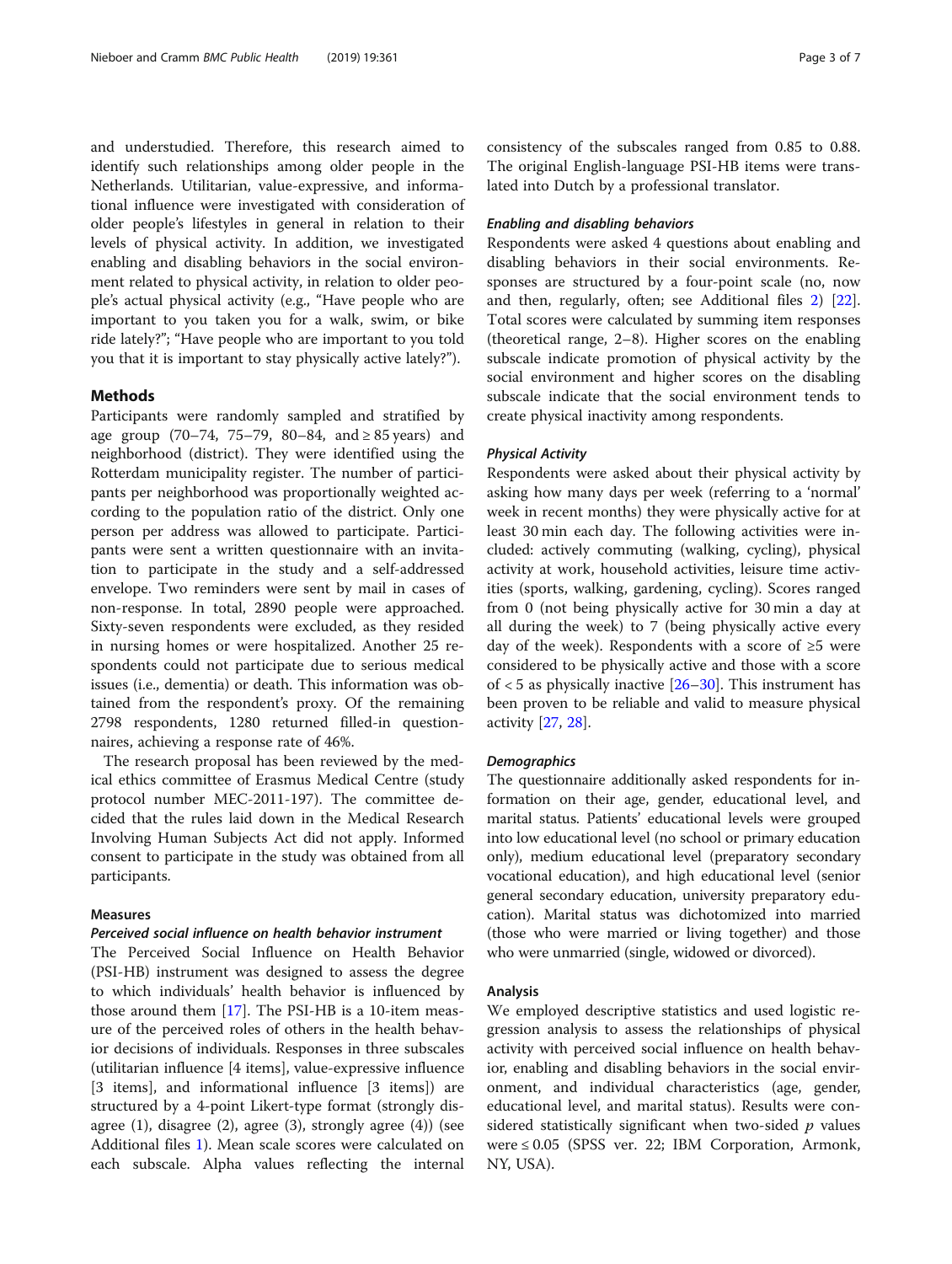## Results

Table 1 displays descriptive statistics for all independent variables and physical activity. Of the 1280 respondents, 42% were men. Their average age was 79.03 (range, 70– 99; SD, 6.21) years, 41% of the respondents were married, 32% had low educational levels, 54% medium and 14% higher educational levels. About half (52%) of the respondents met the norm of leading a physically active life (at least 30 min of physical activity on at least 5 days a week).

Table [2](#page-4-0) presents the results of the logistic regression analysis. Looking at background characteristics this analysis revealed that increasing age significantly contributed to physical inactivity within this older population. Lower educational level significantly decreased the odds of physical activity (compared to being higher educated). The regression analysis revealed no significant relationships between physical activity, gender and marital status (Table [2](#page-4-0)). After controlling for background characteristics results show enabling behaviors and utilitarian social influence significantly increased the odds of being physically active while disabling behaviour of the social environment contributed to physical inactivity. No significant associations were found with perceived social influence aspects value-expressive influence and informational influence.

# **Discussion**

The improvement of physical activity levels through the social environment among older people remains poorly

|  |  | Table 1 Participant Characteristics |
|--|--|-------------------------------------|
|--|--|-------------------------------------|

understood. Therefore, this research aimed to identify the relationships of physical activity with enabling and disabling behaviors in the social environment among older people in the Netherlands. The results showed that actual enabling and disabling behaviors in the social environment were especially important for physical activity among older people. The logistic regression analysis showed that enabling behavior in the social environment increased the odds for older people's physical activity, whereas disabling behavior decreased these odds. These behaviors can be informational (by saying walking is good for you), in the form of advisements (telling another person they should exercise more) and/or actual behaviors of the social environment (e.g. another person in your social network who walks or exercises with you). These findings suggest that interventions seeking to improve older people's engagement in physical activity should specifically consider family members and friends as important sources to promote active aging through actual enabling behaviors, such as those supporting leisure-time physical activity [[31\]](#page-6-0). "Buddy"-style interventions, in which people are encouraged to exercise with significant others, have been successful in the general population [\[32](#page-6-0)] and among older people [\[33](#page-6-0)]. Not only the encouragement of healthy behavior, but also the setting of a good example regarding physical activity level by people in older people's immediate surroundings is expected to contribute to active aging. According to Bandura  $[20, 34]$  $[20, 34]$  $[20, 34]$  $[20, 34]$  $[20, 34]$ , new behaviors can be acquired by

| Characteristic                                                                                                                                      | n                                                   | Percentage                                         | Mean ± standard deviation (range) |
|-----------------------------------------------------------------------------------------------------------------------------------------------------|-----------------------------------------------------|----------------------------------------------------|-----------------------------------|
| Age (years)                                                                                                                                         | 1280                                                |                                                    | $79.03 \pm 6.21 (70 - 99)$        |
| Gender (male)                                                                                                                                       | 1280                                                | 42%                                                |                                   |
| Marital status (married)                                                                                                                            | 1255                                                | 41%                                                |                                   |
| Educational level                                                                                                                                   | 1280                                                |                                                    |                                   |
| Low                                                                                                                                                 |                                                     | 32%                                                |                                   |
| Medium                                                                                                                                              |                                                     | 54%                                                |                                   |
| High                                                                                                                                                |                                                     | 14%                                                |                                   |
| Physical activity (days per week)                                                                                                                   | 1220                                                |                                                    | $4.15 \pm 2.43$ (0-7)             |
| 0 days per week<br>1 day per week<br>2 days per week<br>3 days per week<br>4 days per week<br>5 days per week<br>6 days per week<br>7 days per week | 142<br>88<br>124<br>127<br>103<br>188<br>133<br>315 | 12%<br>7%<br>10%<br>10%<br>9%<br>15%<br>11%<br>26% |                                   |
| Utilitarian influence                                                                                                                               | 1199                                                |                                                    | $7.72 \pm 3.00$ (4-16)            |
| Value-expressive influence                                                                                                                          | 1207                                                |                                                    | $5.29 \pm 2.19$ (3-12)            |
| Informational influence                                                                                                                             | 1200                                                |                                                    | $5.64 \pm 2.27$ (3-12)            |
| Enabling behavior                                                                                                                                   | 1205                                                |                                                    | $4.38 \pm 1.42$ (2-8)             |
| Disabling behavior                                                                                                                                  | 1199                                                |                                                    | $4.57 \pm 1.76$ (2-8)             |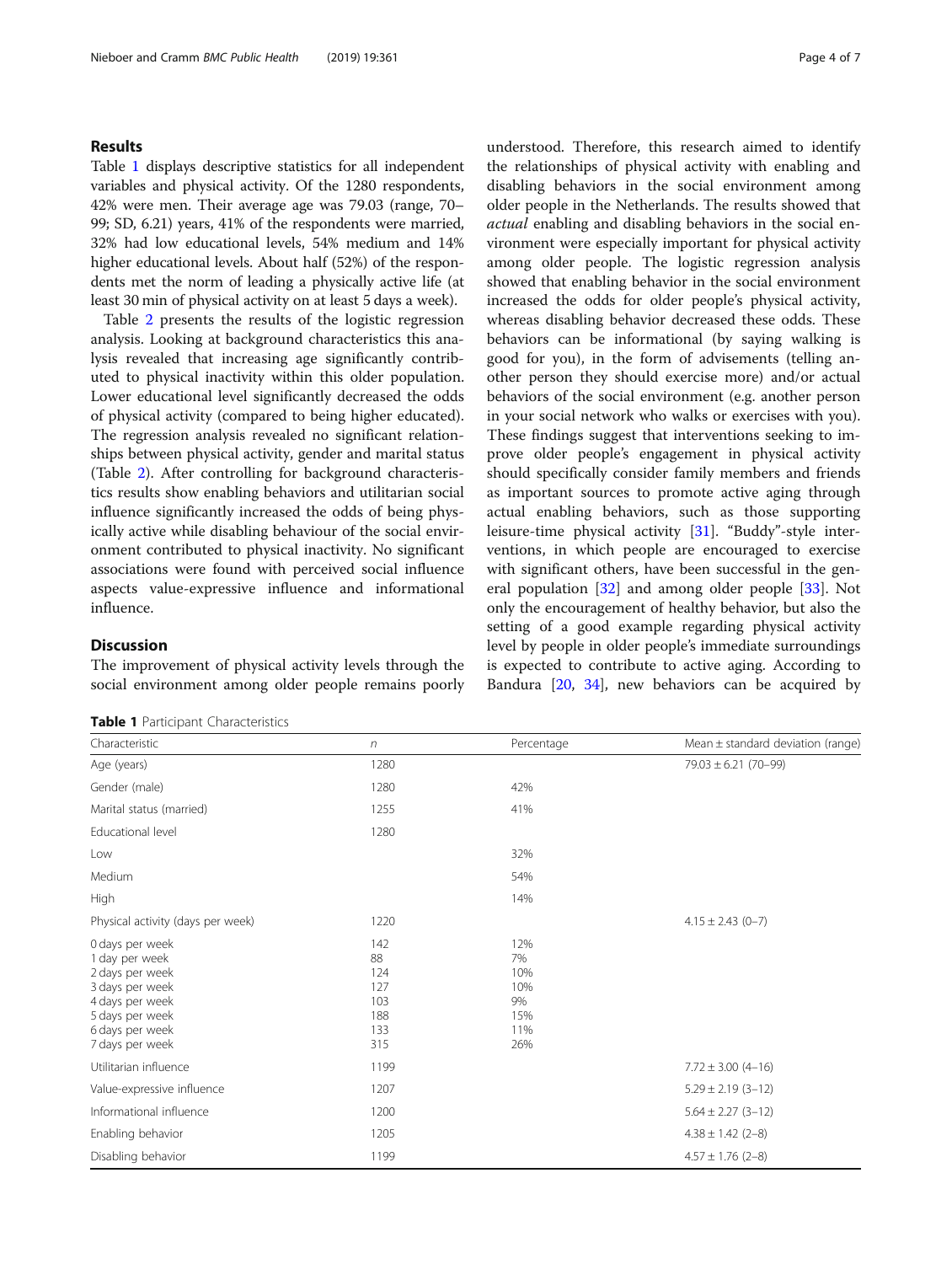<span id="page-4-0"></span>Table 2 Results of Logistic Regression Analysis of Being Physically Active and Individual Characteristics, Perceived Social Influence, and Enabling and Disabling Behaviors in the Social Environment ( $n = 1280$ )

| Model                                   | B       | <b>SE</b> | Wald  | OR (95% CI)            | $\mathcal P$ |
|-----------------------------------------|---------|-----------|-------|------------------------|--------------|
| Individual characteristics              |         |           |       |                        |              |
| Age (years)                             | $-0.04$ | 0.01      | 10.66 | $0.964(0.942 - 0.985)$ | < 0.001      |
| Gender (female)                         | $-0.07$ | 0.15      | 0.25  | $0.929(0.694 - 1.244)$ | 0.620        |
| Marital status (married) <sup>a</sup>   | $-0.06$ | 0.15      | 0.15  | $0.945(0.709 - 1.261)$ | 0.702        |
| Educational level (low) <sup>b</sup>    | $-0.61$ | 0.21      | 8.20  | $0.542(0.356 - 0.824)$ | 0.004        |
| Educational level (medium) <sup>b</sup> | $-0.28$ | 0.19      | 2.13  | $0.753(0.515 - 1.102)$ | 0.114        |
| Perceived social influence              |         |           |       |                        |              |
| Utilitarian influence                   | $-0.07$ | 0.03      | 4.11  | 0.936 (0.878-0.998)    | 0.043        |
| Value-expressive influence              | 0.04    | 0.05      | 0.75  | $1.044(0.947 - 1.151)$ | 0.388        |
| Informational influence                 | $-0.04$ | 0.04      | 1.00  | $0.962$ (0.892-1.038)  | 0.318        |
| Enabling and disabling behaviors        |         |           |       |                        |              |
| Enabling behavior                       | 0.27    | 0.05      | 28.69 | 1.303 (1.183-1.436)    | < 0.001      |
| Disabling behavior                      | $-0.09$ | 0.04      | 5.05  | $0.911(0.840 - 0.988)$ | 0.025        |
| Constant                                | 3.19    | 0.92      | 12.00 | 24.373                 |              |

Listwise deletion of missing cases resulted in the inclusion of 1069 cases in the regression analysis. B = unstandardized regression coefficient. <sup>a</sup>Reference group unmarried (single, widowed or divorces). <sup>b</sup>Reference group higher educational level

observing and imitating others (so-called vicarious reinforcement). Although these behavioral theories were based on data from general populations, the creation of supportive social and physical environments for physical activity also has been found to improve physical activity in older populations. Programs that are responsive to the dynamic interaction of the individual with the environment seem to be beneficial in this regard [\[35](#page-6-0)].

In terms of the perceived influence of the social environment, we found utilitarian influence decreased the odds of physical activity among older people. Those who are more in agreement with the items 'I rarely engage in health behaviors until I am sure my friends approve of them', 'It's important that others agree with my health lifestyle [before I act]', 'When engaging in health behaviors, I generally do things that I think others will approve of' and 'I like to know what health behaviors make good impressions on others' are less physically active compared to those who are less in agreement with these items. Researchers have previously proposed that individuals and behaviors can be subject to normative control [[36\]](#page-6-0), suggesting that views of social influence differ. Holt and colleagues [\[17](#page-6-0)] found that men are more susceptible than women to social influence on health behaviors. They also found a negative association between utilitarian influence and physical activity, which they took to reflect the negative role of social networks or peer influences. Alternatively, people who are more susceptible to other people's views, approval, or opinions may simply do less (in this case, be less physically active). Our questionnaire did not enable assessment of this possibility, as it did not distinguish between positive and negative social influence (favorable or unfavorable to physical activity) or indicate whether the respondent was susceptible to such behavior. More research is needed to unravel the relationships between the actual and perceived influences of the social environment on physical activity in older populations and possible differences between men and women or other confounders such as mental and physical health.

Results of this study also show that 52% of Rotterdam residents aged ≥70 years were physically active (at least 30 min per day, at least 5 days a week). This finding is in line with data from the general population of older Dutch people in the same time period (2010–2013), which indicate that 57.9% of people aged 65–74 years and 49.4% of those aged ≥75 years meet the norm of physical activity [\[30](#page-6-0)]. About half of the older population can thus be considered to be inactive, which may be harmful to health and warrants improvement.

This research has several limitations. An important limitation is the cross-sectional nature of the data, which enabled the identification of associations, but not causality. The results of this study show that the concepts of enabling and disabling support provide insight into behaviors in the environment and the health behaviors of older people. The next step is to study these concepts from a longitudinal perspective to aid understanding of the underlying processes. Cross-sectional data may underestimate the influence of the environment, as health-damaging behaviors of older people may evoke enabling support and healthy behaviors may restrain the provision of such support. In addition, we investigated a population of older people from a single municipality in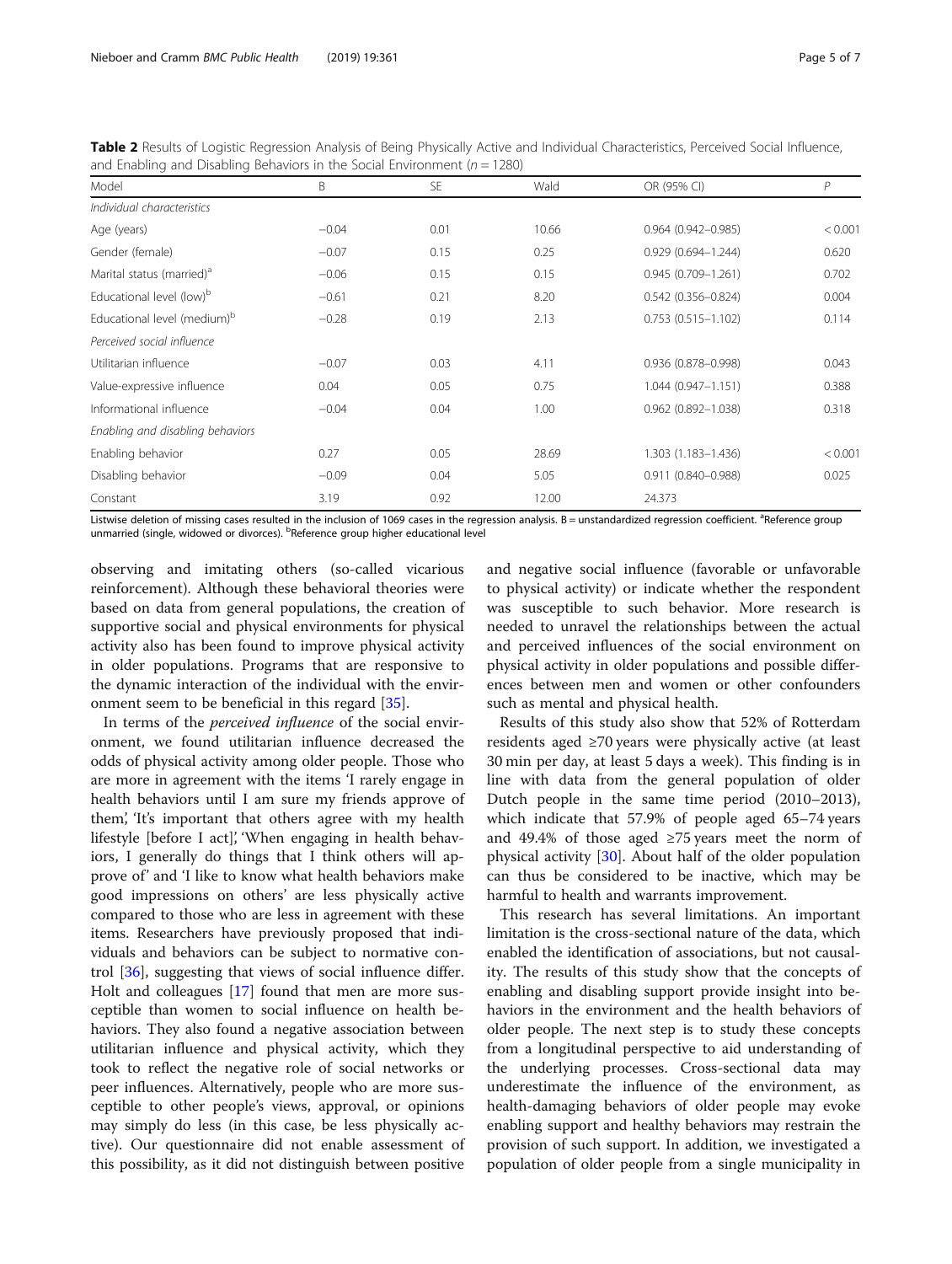<span id="page-5-0"></span>the Netherlands; it would be interesting to repeat the study in other settings, given that the role of the social environment is known to differ across cultures. Another limitation is that the Perceived Social Influence on Health Behavior (PSI-HB) instrument has not been validated among older people in the Netherlands yet. While we have no indication that the perceived roles of others in the health behavior decisions of individuals would be different in the Netherlands than America (where the instrument was developed and validated) we do not know this for sure. Furthermore, we included only a few co-variates in the multivariate analysis and self-reported measures only. We did not assess actual behavior or physical activity (e.g. by constantly monitoring a respondent's physical activity). Use of other instruments may lead to different findings. Finally, although our 46% response rate is higher compared to other studies where respondents also received a questionnaire by mail [[37](#page-6-0), [38\]](#page-6-0), it is lower compared to studies where respondents were visited by interviewers in their homes [[39\]](#page-6-0) which may have resulted in non-response bias. Poorer health and as a result lower levels of physical activity, could be higher among non-responders leading to a potential non-response bias. However, activity levels in our sample were comparable to the general population of older Dutch people as reported above. Furthermore, our main interest concerns the relationship between enabling and disabling behaviors in the social environment with physical activity of older people in the Netherlands. Given that we have enough variation in our sample regarding background characteristics, physical activity, enabling and disabling behaviors in the social environment we are confident that this has not affected our study findings. To further investigate the possibility of response bias regarding background characteristics, we also compared the characteristics of the study sample  $(n = 1280)$  and the original sample ( $n = 2798$ ). We found no difference in age, but a significant difference in gender (42% male participants vs. 38% men in the original sample), which may indicate selective non-response. The percentage of lower educated community-dwelling older people is similar to other studies among the same age group of community-dwelling older people in Rotterdam [\[40](#page-6-0)].

Strengths of the study are a relatively large study sample of community-dwelling older people residing in Rotterdam and using both perceived social influence as well as actual behavior of the social environment in the same study.

# Conclusions

Based on the results of this study, we can conclude that in addition to the known predictors (age and educational level), actual enabling and disabling behaviors of actors in older people's social environments seem relevant for their physical activity levels, in positive and negative ways. These findings are important in a time of aging populations and the increasing importance of active aging. In promoting active aging, consideration of the role of the social environment and ensuring that it is supportive of older people's physical activity are important.

# Additional files

[Additional file 1:](https://doi.org/10.1186/s12889-019-6670-z) Instrument to assess perceived social influence on health behaviors. (DOCX 12 kb)

[Additional file 2:](https://doi.org/10.1186/s12889-019-6670-z) Assessment of Enabling and Disabling Behavior in the Social Environment, Developed by Nieboer (1992). (DOCX 12 kb)

#### Abbreviation

PSI-HB: Perceived Social Influence on Health Behavior; SQUASH: Short Questionnaire to Assess Health-Enhancing Physical Activity

#### Acknowledgements

We thank all respondents for filling in the questionnaire.

#### Funding

This study was funded by the Netherlands organization for Health Research and Development (ZonMw, project number 314030201). They provided funding for the study only and had no role in the study design, data collection, data analysis, interpretation of data and in writing the manuscript. The views are those of the authors only.

#### Availability of data and materials

The dataset analyzed during the current study are available from the corresponding author on reasonable request.

#### Author's contributions

JMC and APN both contributed to the design of the study, performed the statistical data analyses, interpreted the findings, and drafted and refined the manuscript. All authors have read and approved the final manuscript.

#### Ethics approval and consent to participate

The research proposal has been reviewed by the medical ethics committee of Erasmus Medical Centre (study protocol number MEC-2011-197). The committee decided that the rules laid down in the Medical Research Involving Human Subjects Act did not apply. Prior to giving their written consent, all respondents were informed about the aims of the study and its anonymous and voluntary nature.

#### Consent for publication

Not applicable.

#### Competing interests

We have no competing interests.

#### Publisher's Note

Springer Nature remains neutral with regard to jurisdictional claims in published maps and institutional affiliations.

### Received: 6 June 2018 Accepted: 18 March 2019 Published online: 01 April 2019

#### References

- 1. Wannamethee SG, Shaper AG, Walker M. Changes in physical Activity, mortality, and incidence of coronary heart disease in older men. Lancet. 1998;351(9116):1603–8.
- 2. World Health Organization. Factsheet physical Activity. Updated February 2017. Retrieved June 28, 2017 [\(http://www.who.int/mediacentre/factsheets/fs385/en/](http://www.who.int/mediacentre/factsheets/fs385/en/)).